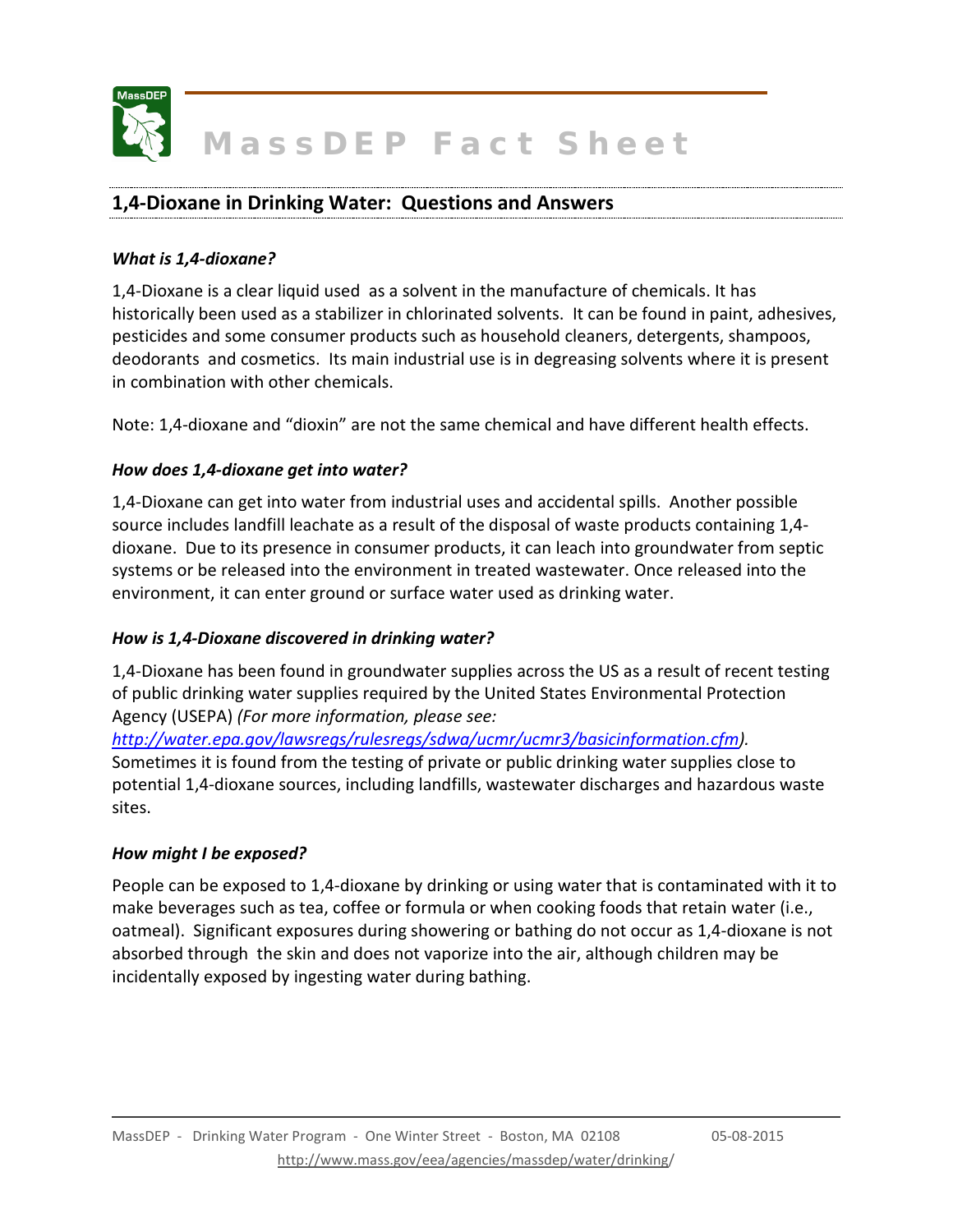### *What are the health effects of 1,4-dioxane?*

The possible health effects of 1,4-dioxane depend on the levels in water and the length of time someone is exposed to it. In several laboratory studies, 1,4-dioxane given to rodents over long periods of time have caused liver and nasal cancers. Long-term exposure to 1,4-dioxane has also been linked to adverse effects on the liver and kidney in laboratory tests in rodents. These health effects occurred at exposure levels far above health-based drinking water guidelines. These studies suggest that people exposed to elevated levels of 1,4-dioxane over long periods of time may have an increased risk of certain cancers. In three occupational studies, workers exposed to 1,4-dioxane did not have a greater number of cancers than unexposed individuals. However, these studies were not strong enough to rule out some degree of risk.

# *What is Massachusetts' health-based guideline for 1,4-dioxane in drinking water supplies?*

The MassDEP's Office of Research and Standards (ORS) drinking water guideline for 1,4-dioxane is 0.3 μg/L (micrograms per liter, sometimes described as parts per billion, or ppb). This type of guideline, known as an ORSG, is set to protect against cancer and non-cancer health effects after long-term exposures. USEPA has derived a similar value, using the same data, of 0.35 μg/L. The ORSG and USEPA values are not identical due to difference in mathematical rounding.

# *What is the basis of the drinking water guideline for 1,4-dioxane?*

MassDEP's ORSG for 1,4-dioxane was set using the most current USEPA toxicity information for 1,4-dioxane (please see reference at end of document). The ORSG value of 0.3  $\mu$ g/L, like that developed by USEPA, is set at a level that protects against possible cancer risks from consuming the drinking water for a lifetime. These values are set at a concentration in drinking water that would increase a person's chance of getting cancer by one-in-a-million if they drank the water daily for a lifetime. USEPA 2012 Edition of the Drinking Water Standards and Health Advisories. EPA 822-S-12-001. Office of Water. Washington, DC). Available at: [http://water.epa.gov/drink/standards/hascience.cfm#dw-standards.](http://water.epa.gov/drink/standards/hascience.cfm%23dw-standards)

### *If my water sampling results indicate that 1,4-dioxane concentrations were over the ORSG, does this mean that I will get cancer?*

No. The ORSG and USEPA guidelines for 1,4-dioxane are cautiously derived to err on the side of protecting public health. The likelihood of getting cancer from exposures to 1,4-dioxane in the water supply depends both on how much 1,4-dioxane is in the water as well as the length of time that the water has been ingested. Estimated risks are based on probabilities and your actual risk could be much lower.

## *How Will I Know if My Drinking Water has 1,4-dioxane levels above the ORSG?*

MassDEP will be involved in communicating this information to people, whether the sources are landfills, hazardous waste sites, or any other location affecting drinking water supplies. With respect to public water supplies the USEPA-led monitoring effort for 1,4-dioxane requires participating Community Public Water Systems to include the information in annual Consumer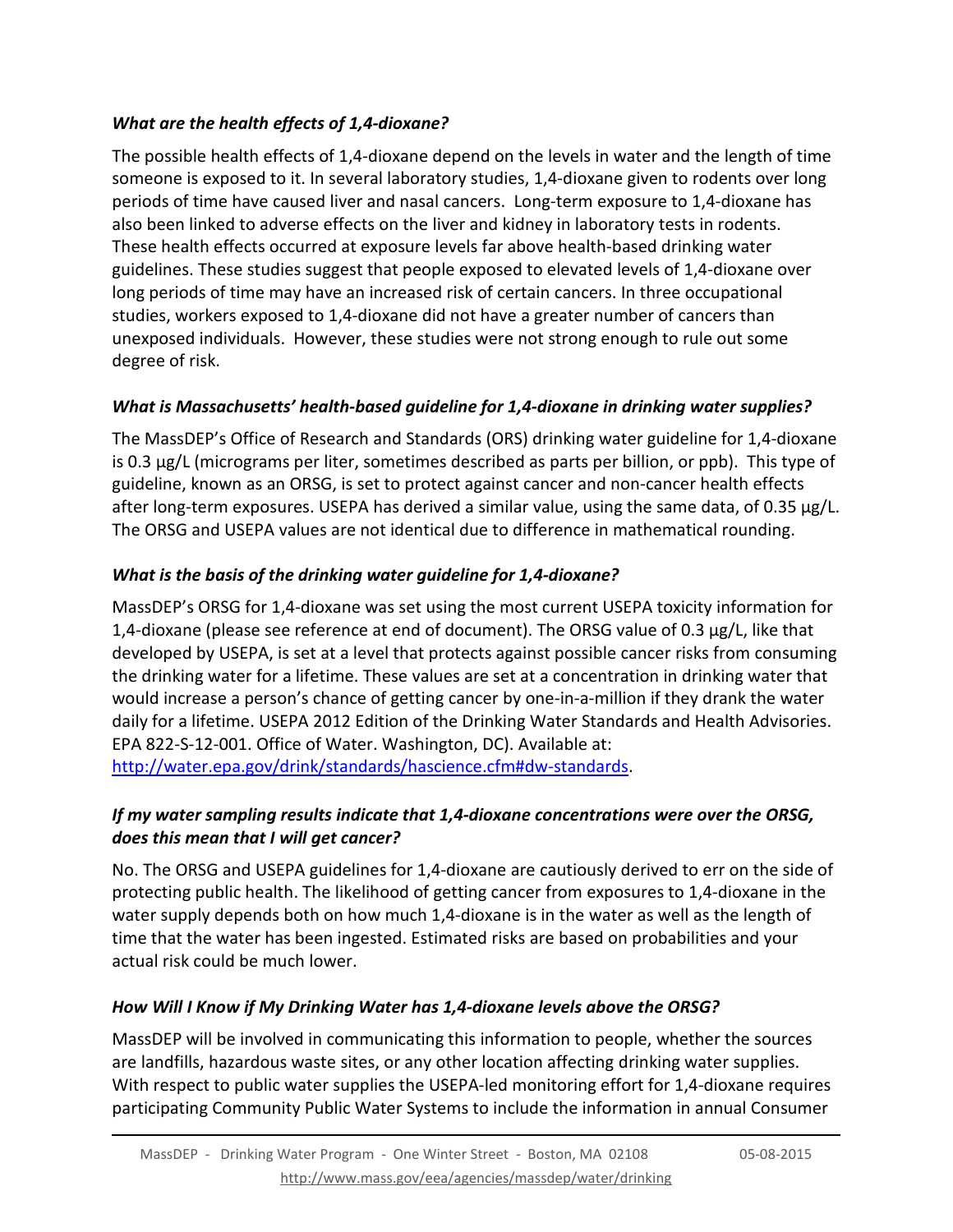Confidence Reports which are delivered to all of their customers. In addition, MassDEP works with public water suppliers to communicate to the public on these issues.

### *Should I be concerned about breastfeeding my child if I have ingested water containing 1,4 dioxane?*

No. 1,4-Dioxane breaks down rapidly in the body and is quickly eliminated, along with its breakdown products, within several days. In addition, 1,4-dioxane is a chemical that does not mix well with fatty liquids such as breast milk so the amount of 1,4-dioxane that would get into breast milk from low-level exposures is insignificant. If you want additional information, you should talk to your health care provider and bring a copy of this fact sheet with you.

# *Can I drink, cook and make ice with water that contains 1,4-dioxane above the ORSG?*

The answer to these questions will depend upon the levels of 1,4-dioxane in your water and must be considered on a case-by-case basis. As a precaution, you may choose to use bottled water (see more on this below) or water from another clean source.

# *Can I brush my teeth with the water?*

Yes. You are unlikely to ingest enough 1,4-dioxane to be of concern.

# *Can I bathe, shower or wash my hands with the water? Can I bathe my infant in this water?*

Yes. 1,4-Dioxane is poorly absorbed through the skin.

## *Can I use it to wash dishes? Can I use it to rinse fruits and vegetables?*

Yes. The use of water containing 1,4-dioxane for dish washing and rinsing of fruits and vegetables will not result in significant exposures.

## *Does bottled water contain 1,4-dioxane?*

There are no requirements to test for 1,4-dioxane in bottled water in Massachusetts. Consumers should contact the bottler with specific questions about possible 1,4-dioxane content of their water.

## *Where can I get additional information?*

General Information: Contact MassDEP's Office of Research and Standards: 617-292-5998. If you have concerns about your health status, you should talk to your family doctor and/or an occupational doctor familiar with chemical exposures (see [http://www.aoec.org/content/directory\\_MA.htm\)](http://www.aoec.org/content/directory_MA.htm). When you meet with them, provide a copy of your 1,4-dioxane sampling results and this factsheet.

## References: